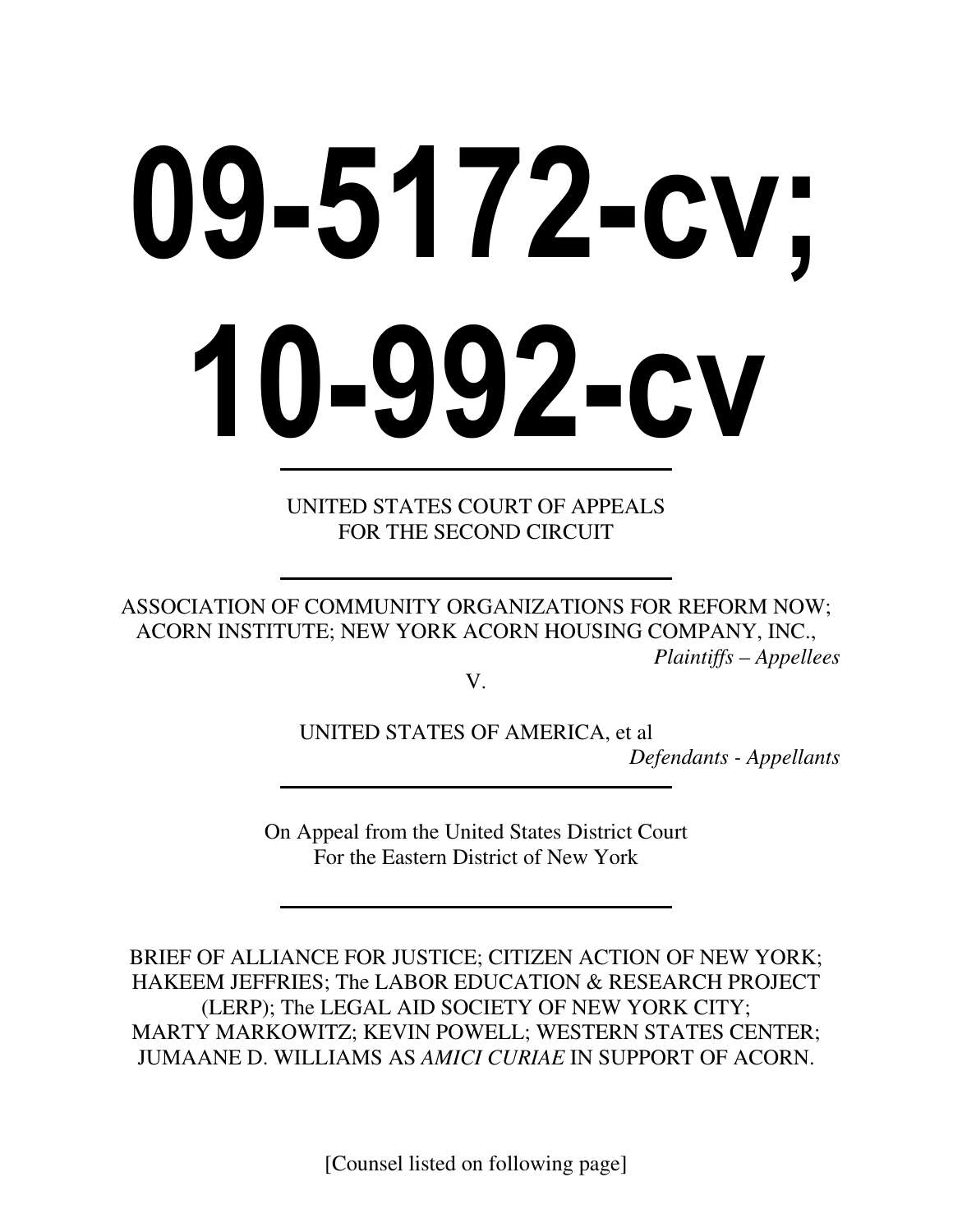# **COUNSEL FOR AMICUS**

David B. Rankin Mark Taylor RANKIN & TAYLOR 350 Broadway New York, NY 10013-3911 212.226.4507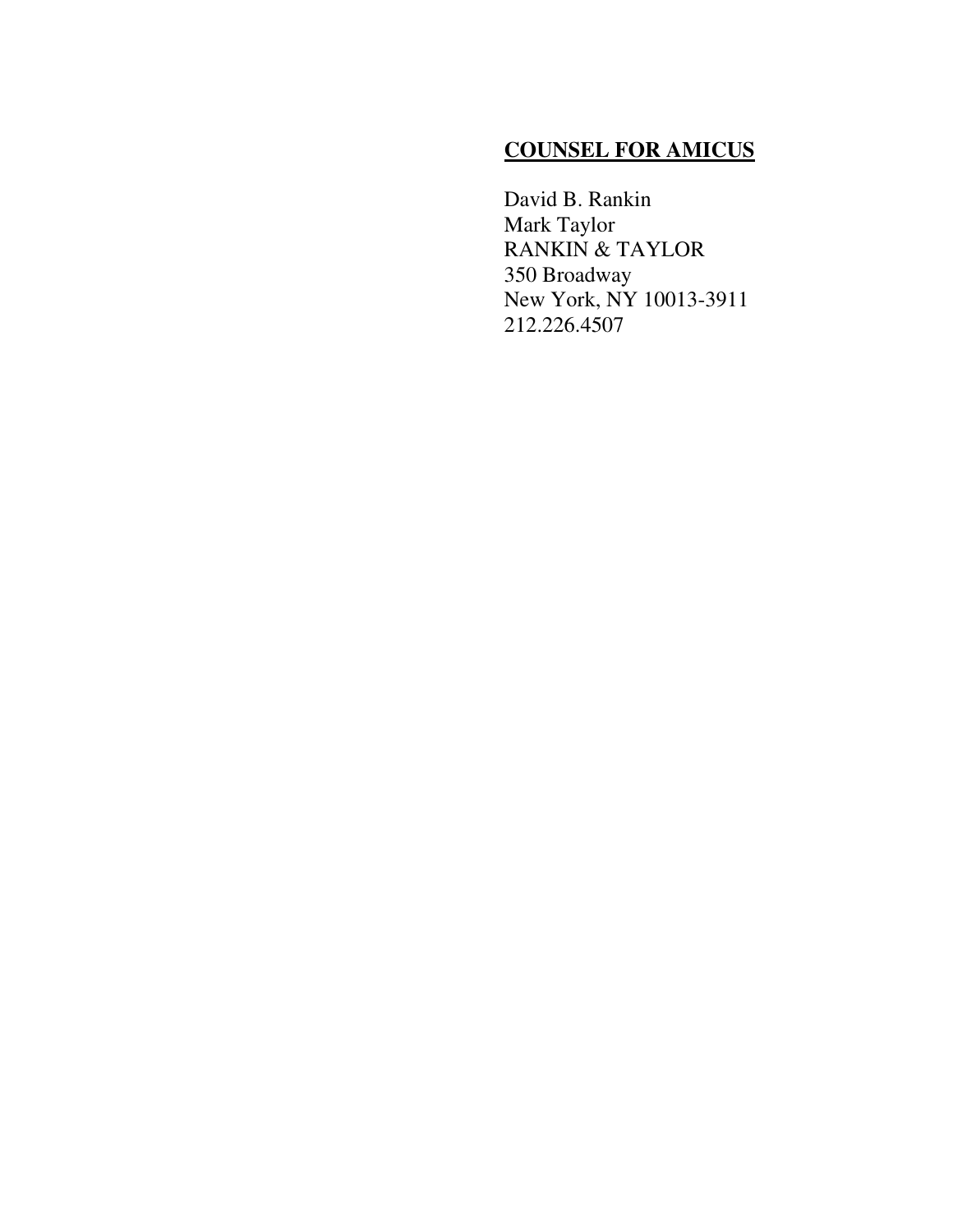# **TABLE OF CONTENTS**

| A.        |                                             |
|-----------|---------------------------------------------|
| <b>B.</b> | INTRODUCTION OF PARTIES FILING THIS BRIEF 4 |
|           |                                             |
| D.        | THE IMPORTANCE OF                           |
| E.        |                                             |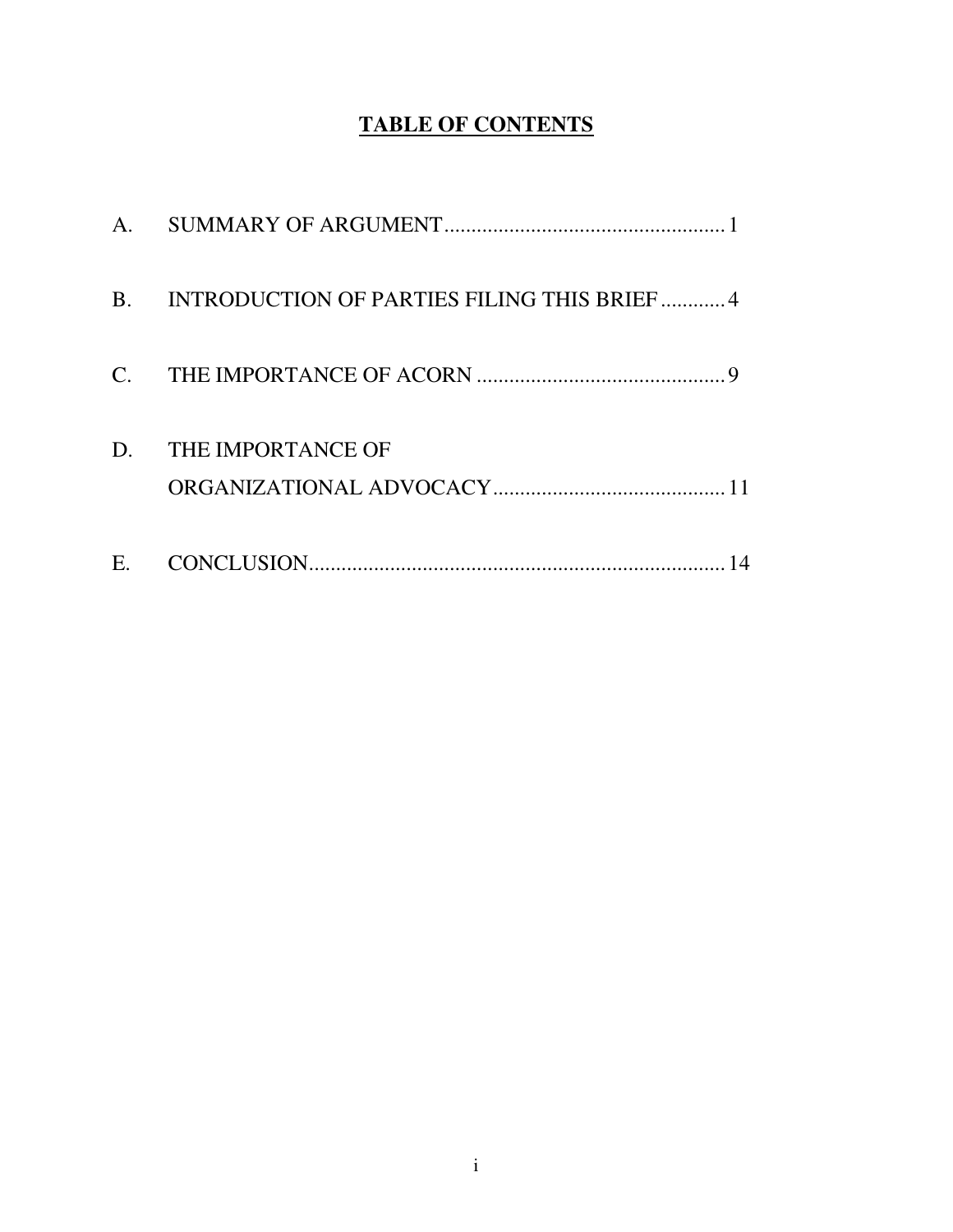# **TABLE OF AUTHORITIES**

| <b>CASES</b>                               | <b>PAGES</b> |
|--------------------------------------------|--------------|
| Jenkins v. NYC Dept. of Homeless Services, |              |
| NAACP v Alabama,                           |              |
| $NAACP$ v Button,                          |              |
| Roberts v U.S. Jaycees,                    |              |
|                                            |              |

# **CONSTITUTION AND DECLARATION OF INDEPENDENCE**

## **OTHER AUTHORITIES**

| Martin Luther King, Jr., A Testament of Hope:<br>The Essential Writings and Speeches of                  |  |
|----------------------------------------------------------------------------------------------------------|--|
| Gregory A. Mark, "The Vestigial Constitution:<br>The History and Significance of the Right to Petition," |  |
|                                                                                                          |  |
| Frances Fox Piven and Lorraine C. Minnite,                                                               |  |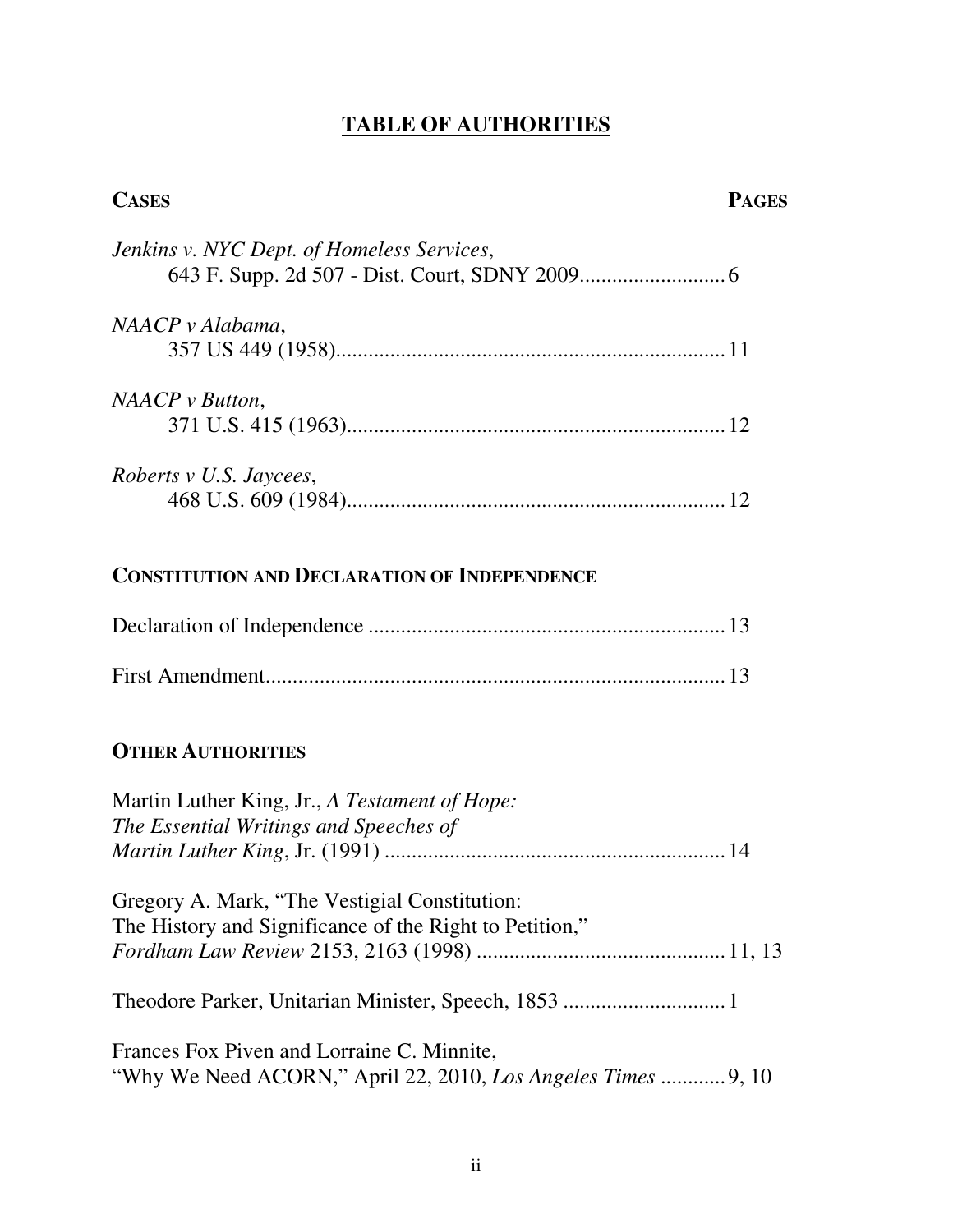Jay Alan Sekulow, Erik M. Zimmerman, "Weeding Them Out by the Roots: The Unconstitutionality of Regulating Grass Roots Advocacy," *Stanford Law and Policy Review* 164 (2008) .........................................11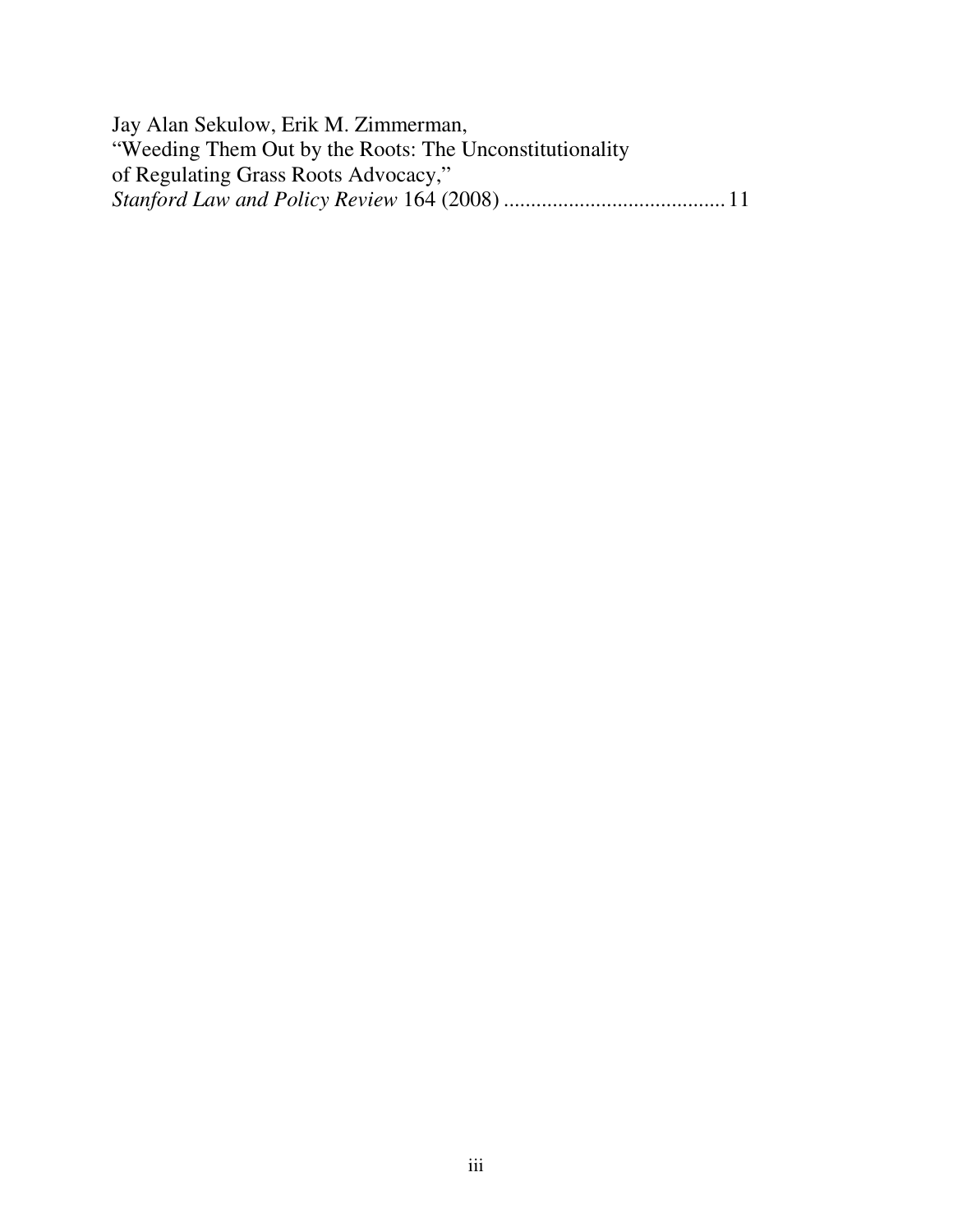### **BRIEF FOR AMICI<sup>1</sup>**

### A. SUMMARY OF ARGUMENT

 $\overline{a}$ 

"I do not pretend to understand the moral universe; the arc is a long one…and from what I see I am sure it bends towards justice."<sup>2</sup>

We ask this Court for justice. We seek justice for ACORN. If this Court rules justly for ACORN it will provide the assurance of justice for other community organizations that engage in controversial actions and challenge government.

 This friend of the court brief is filed in support of ACORN to help the Court understand the significance of ACORN in particular and the importance of organizational advocacy in general as part of this court's determination of whether the actions of Congress in de-funding ACORN and any other organization affiliated with ACORN is legal or not.

 We understand that Congress has decided, primarily on the basis of news reports, to cut off all federal funds from ACORN and any and all other organizations that are affiliated with ACORN without conducting any Congressional investigation or hearings or trials.

<sup>&</sup>lt;sup>1</sup> Pursuant to FRAP 29(a) and Local rule 29(b) disclosures - This brief is filed with the consent of all parties and was authored with contribution by Bill Quigley of the Center for Constitutional Rights. No money has been contributed by any party or counsel.

<sup>&</sup>lt;sup>2</sup> Theodore Parker, Unitarian Minister, 1853. This quote was often used by Dr. Martin Luther King, Jr. and was included in the Inauguration Address of President Barack Obama in 2009.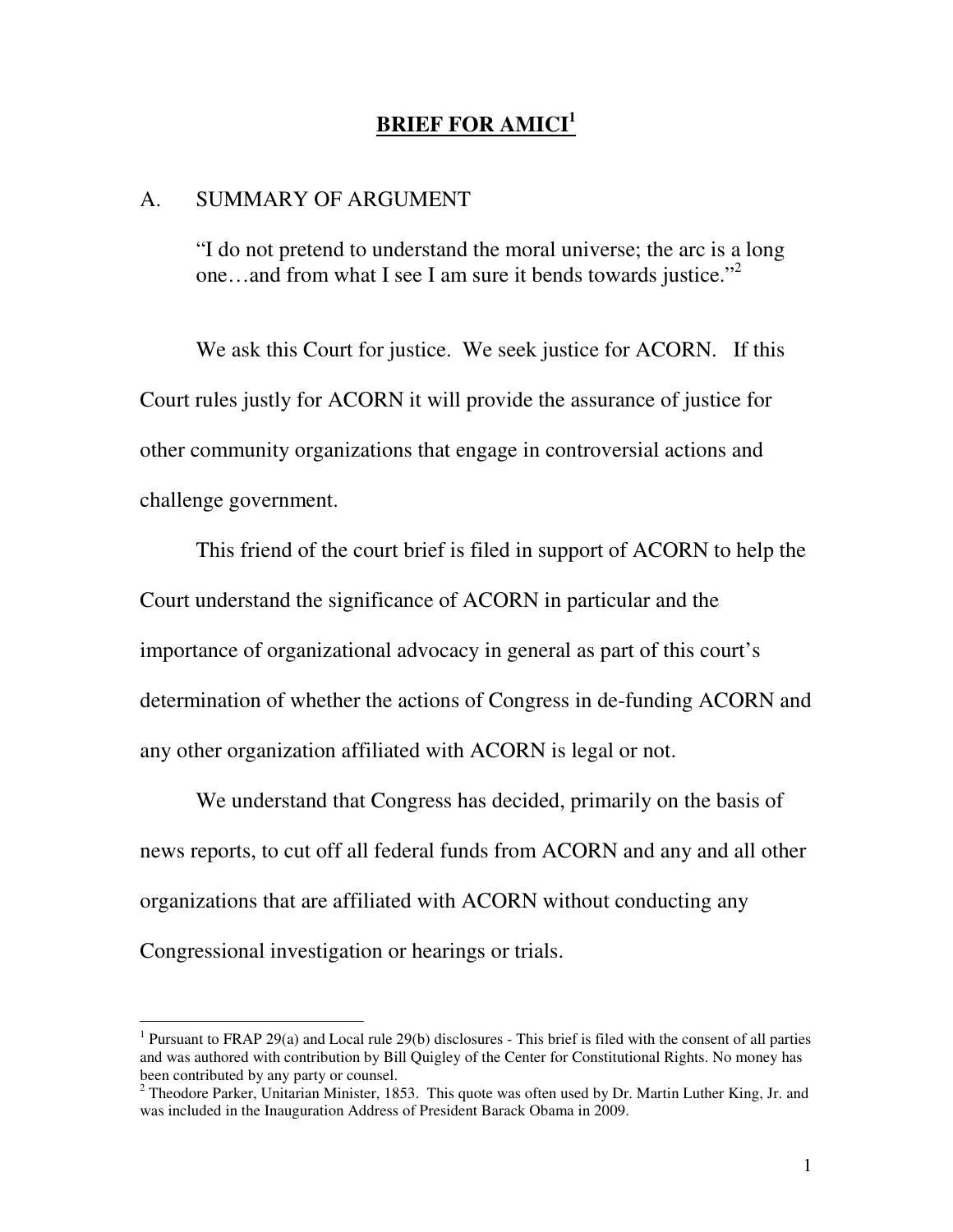We have been advised that those who reviewed the "hidden-camera" video tapes on which these news reports were based, including the Attorney General of California, the Brooklyn District Attorney and former Massachusetts Attorney General Scott Harshbarger, all found that the video tapes to which Congress so hastily reacted had in fact been heavily manipulated to present a misleading picture of what actually occurred in the ACORN offices.

 But the point of this brief is not to argue that the conclusion Congress reached was wrong. It is to say that organizations have a right to due process before they are deprived of important rights and that the court must be especially vigilant to protect those rights when controversy arises.

 We support the importance of government investigating allegations of fraud. We know there are many ways for the governments on the federal and local and state level to investigate allegations of fraud. We support fair and legal investigations. We support full due process rights to a full and fair hearing. If a full due process hearing finds that fraud occurred, then it is right to suspend the program in which fraud occurred or to punish the individual who committed the fraud.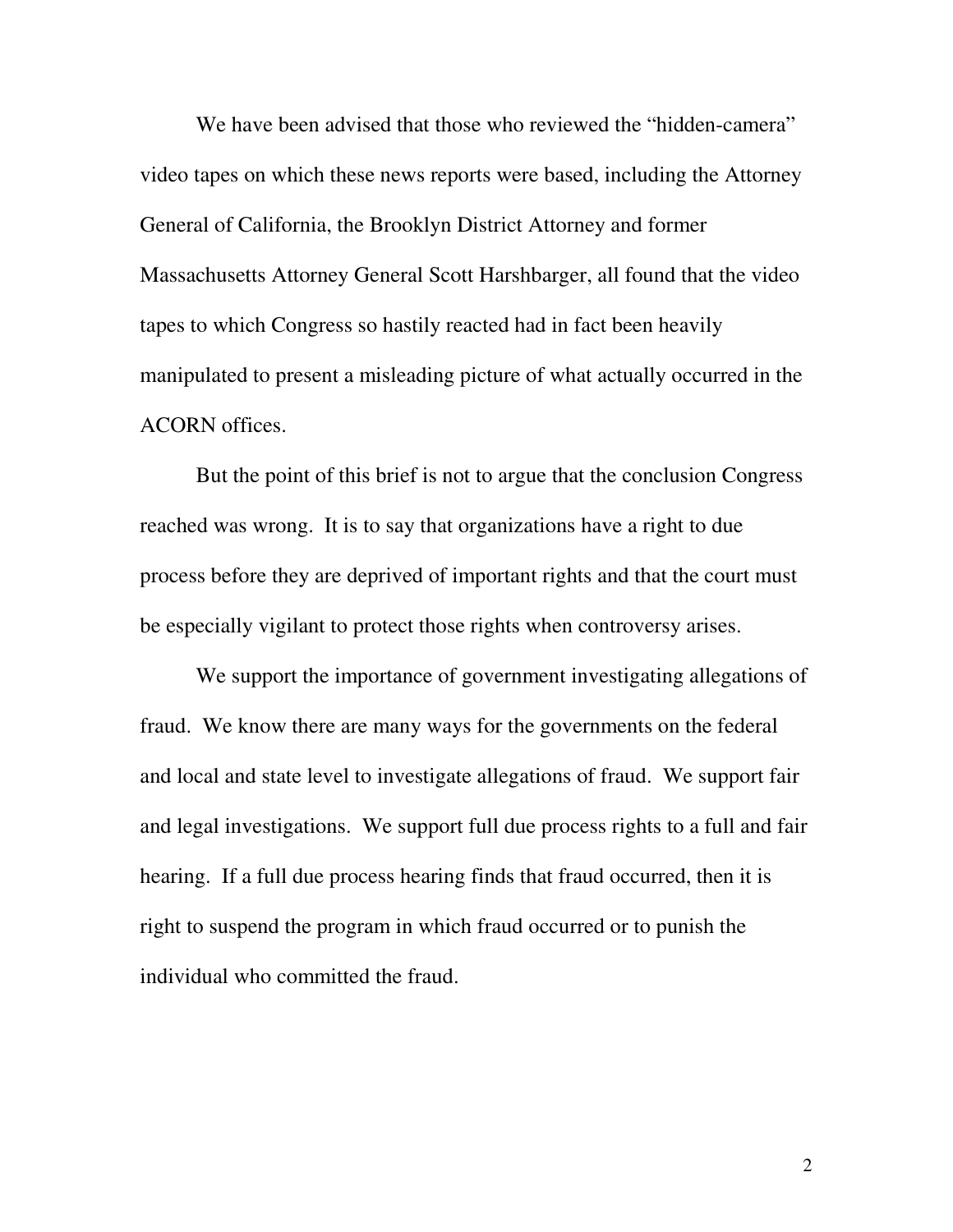The details of the many ways that the federal government can investigate and make fair decisions about community organizations are discussed by other briefs in this matter.

 Merely saying there is fraud and then passing a law that de-funds a national organization and any other organization affiliated with it is not right or legal, as the Judge in this matter has already ruled.

 This brief seeks to help this court understand how critically important community organizations like ACORN are to the healthy functioning of our democracy and the wellbeing of it citizens.

 We know ACORN has challenged actions of local, state and federal governments, and registered hundreds of thousands of low-income and minority voters. There can be little doubt that its successful advocacy and community organizing—seen as a threat to supporters of the status quo- was a major reason that ACORN was targeted by political opponents. Controversy alone is not a reason to de-fund any organization.

We support ACORN's position in this case because it is not fair to ACORN or any other community organization, no matter how controversial they are, to be treated in an unconstitutional or illegal manner just to score political points.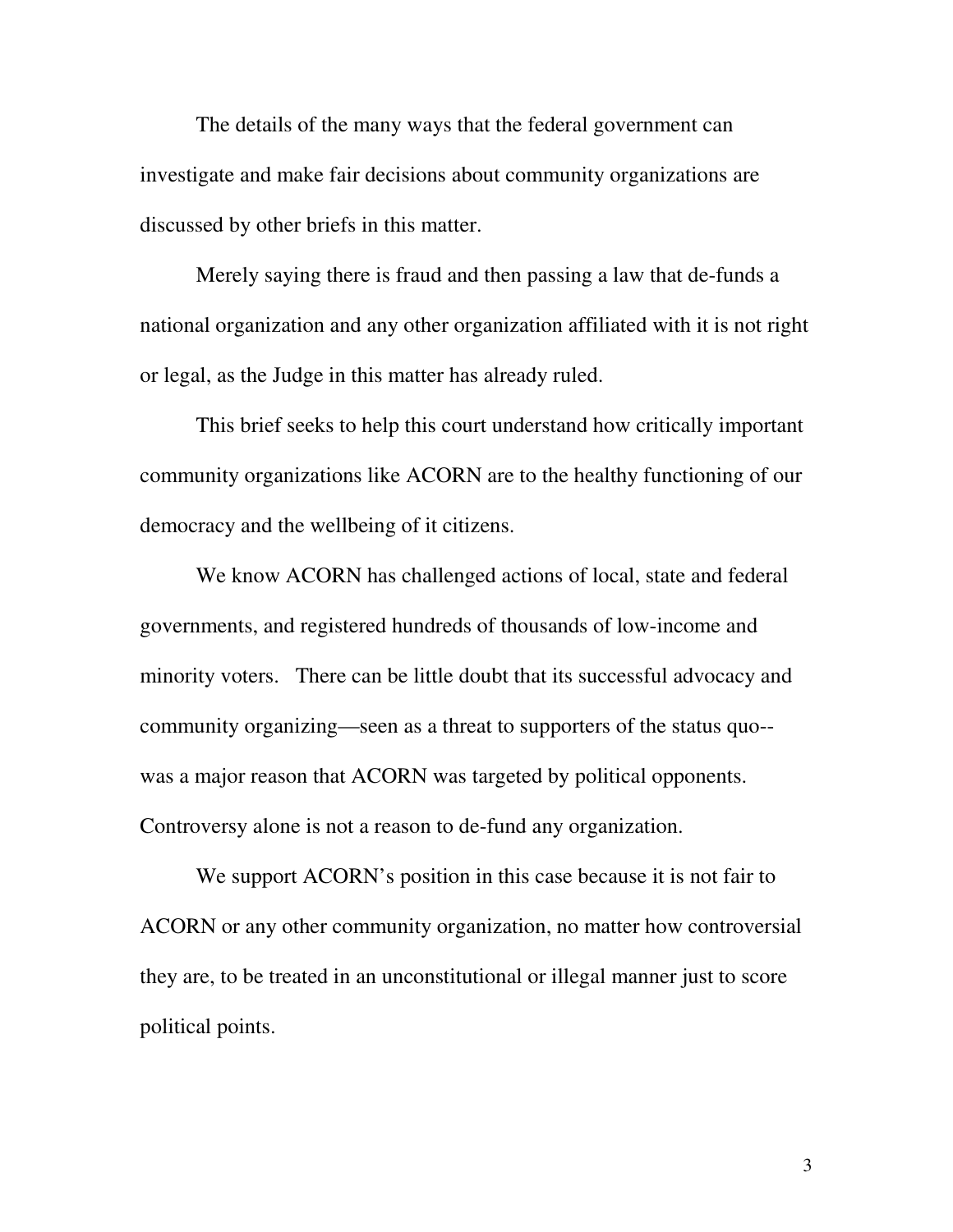If Congress can defund ACORN without any investigations or hearings and without the constitutionally required due process of law, then no organization is safe from similar actions.

Our nation's history and key decisions of the U.S. Supreme Court illustrate why citizens of the U.S. have to be allowed to advocate in organized fashion and why this Court should protect the constitutional rights of ACORN and all community organizations.

### B. INTRODUCTION OF PARTIES FILING THIS BRIEF

This friend of the court brief is being filed to support ACORN and is filed on behalf of:

ALLIANCE FOR JUSTICE is a national association of more than 100 organizations dedicated to advancing justice and democracy. For 30 years we have been leaders in the fight for a more equitable society on behalf of a broad constituency of environmental, consumer, civil and women's rights, children's, senior citizens' and other groups. The Alliance for Justice believes that organizations that advocate on behalf of low-income communities and politically disenfranchised groups play a vital role in our democracy. It has an interest in ensuring that they are not chilled in doing so.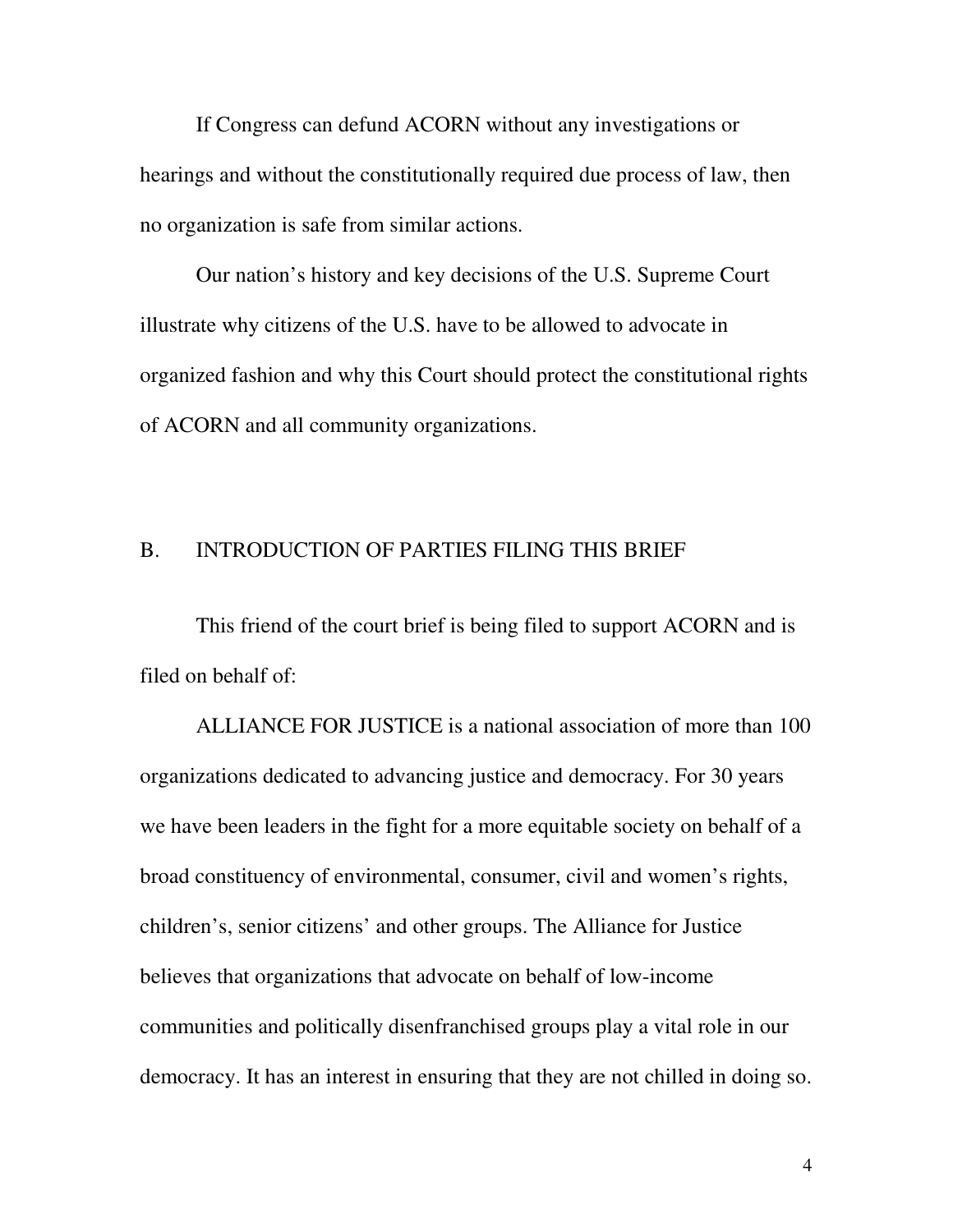CITIZEN ACTION OF NEW YORK is a grassroots organization in New York State that works for social, racial and economic justice. We are concerned that all organizations have due process before any governmental actions are taken against them.

HAKEEM JEFFRIES is a New York State Assembly representative for the Brooklyn neighborhoods of Fort Greene, Clinton Hill, Crown Heights, Prospect Heights and Bedford Stuyvesant. Affordable housing and matters of social and economic justice are at the forefront of his legislative agenda. The Association for Community Reform Now (ACORN) has been an invaluable asset to the neighborhoods he represents in that the organization takes a holistic and expansive approach to addressing the needs of low and moderate income communities. Given this invaluable and at often times unprecedented contribution, ACORN deserves the fullest protection of the law.

The LABOR EDUCATION & RESEARCH PROJECT (LERP), commonly referred to as Labor Notes, is a national media and organizing project based in Detroit, Michigan. We see the labor movement as a critical force in the broader movement for social change, and we help build laborcommunity networks of activists and leaders who share the goal of expanding democracy and empowering workers. We serve as a bridge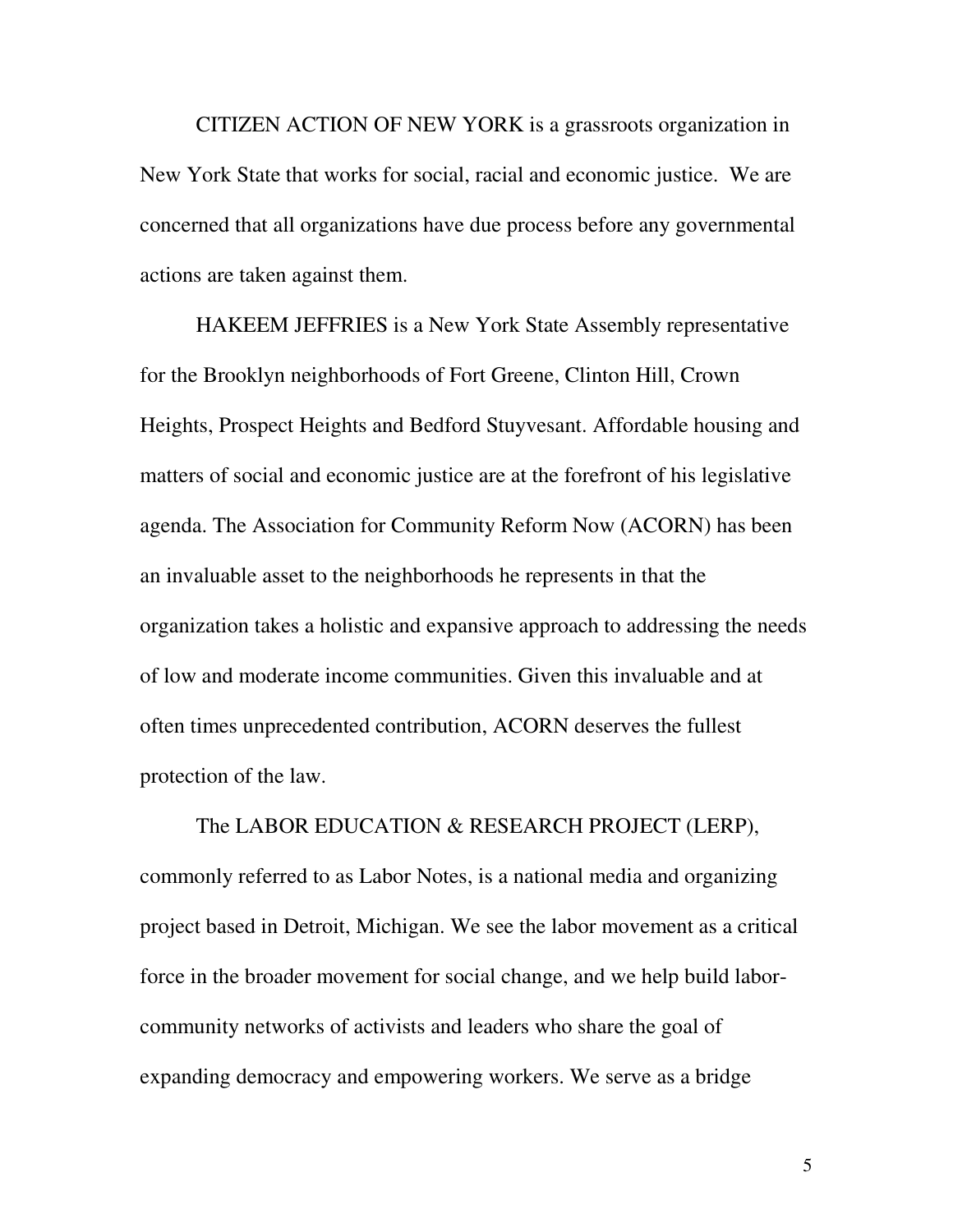between worker centers based in the community and more traditional labor organizations. Labor Notes' aim is to connect activists across the whole spectrum of social justice movements—from different regions, industries, organizations, and racial and ethnic groups—so as to help them be catalysts for change in their unions, workplaces, and communities. Through our magazine, our conferences, and our weekend schools, we are able to connect rank-and-file activists with other struggles, breaking through their sense of isolation and powerlessness. Labor Notes is greatly interested in the issues before the Court, which have potential to affect the rights of any organization or group to organize on behalf of disempowered workers and community members.

The LEGAL AID SOCIETY OF NEW YORK CITY is the oldest and largest legal services provider in the United States. Legal Aid's Civil Practice handles approximately 32,000 legal matters for vulnerable clients each year. The Society's clients are the most vulnerable members of our society: children, seniors, persons with disabilities, immigrants, people with HIV/AIDS, homeless children and families, families facing eviction, and people with mental illnesses. The Society has been granted amici status before this Court in many cases but most recently, in 2010, in *Jenkins v. NYC Dept. of Homeless Services*, No. 09-3400-cv. The Society has an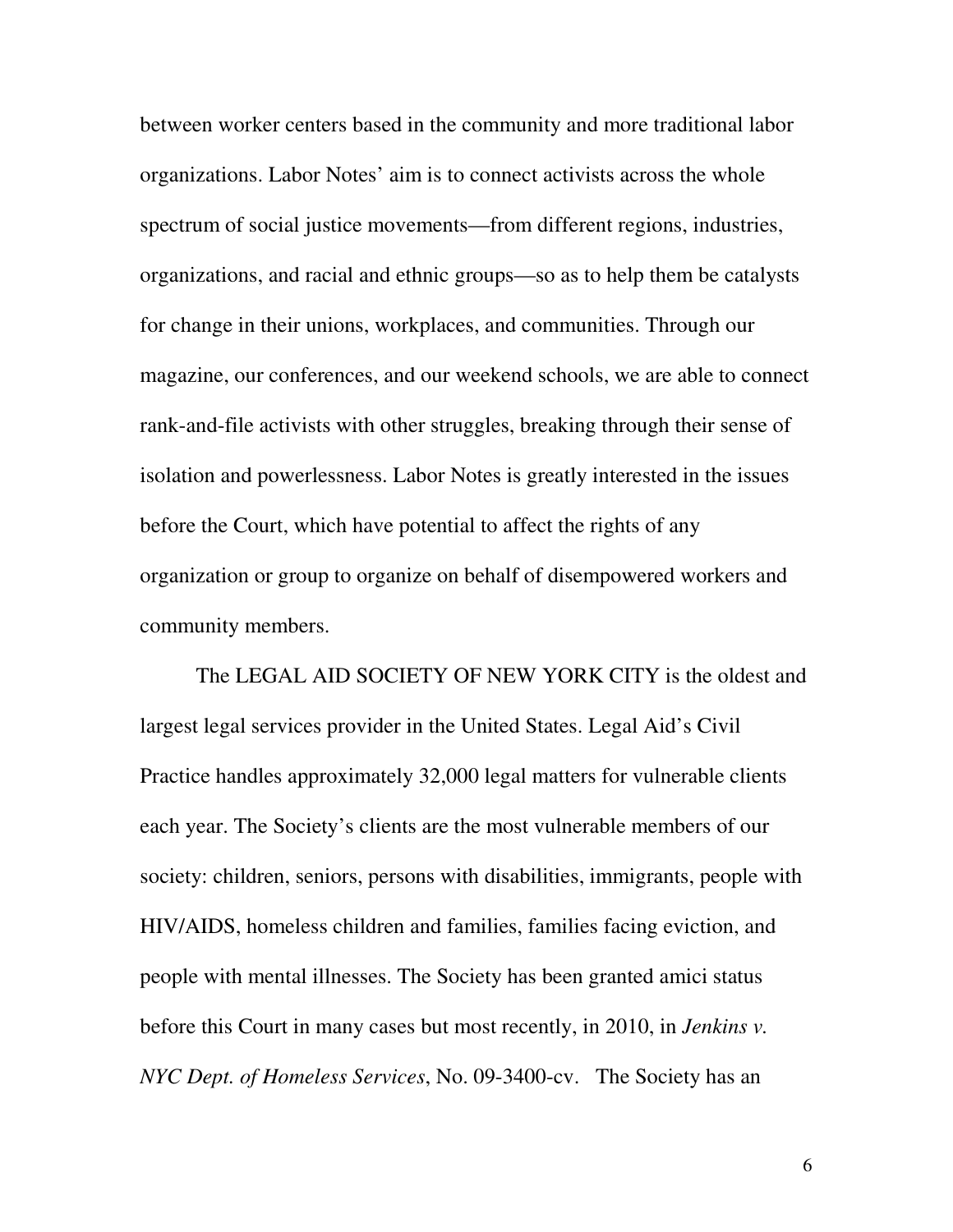interest in the outcome of this decision because of the impact reversal would have on organizations who organize and advocate for the interests of low income people.

Brooklyn Borough President MARTY MARKOWITZ agrees to sign on in support of ACORN's right to due process. The Borough President supports ACORN on the basis of fundamental fairness and the firm belief that community organizations, no matter what their position, should not be suppressed by unconstitutional means for the purposes of political expediency. He states: "Some of the basic rights that we hold dear as American citizens were won by the advocacy of our community groups. We must protect them from any inequities that they may face, especially when they are created by our government. ACORN, along with many other community organizations, have fought for the rights of the people of Brooklyn. By joining in this brief, Brooklyn in turn is fighting for the rights and fundamental fair treatment of all community organizations."

KEVIN POWELL is the author of 10 books and has been an activist and a community organizer for 25 years, in New York City, and throughout America, working on issues ranging from Hurricane Katrina relief, to affordable housing, to voter education and registration. He fully supports the work of ACORN, for this organization has always represented the best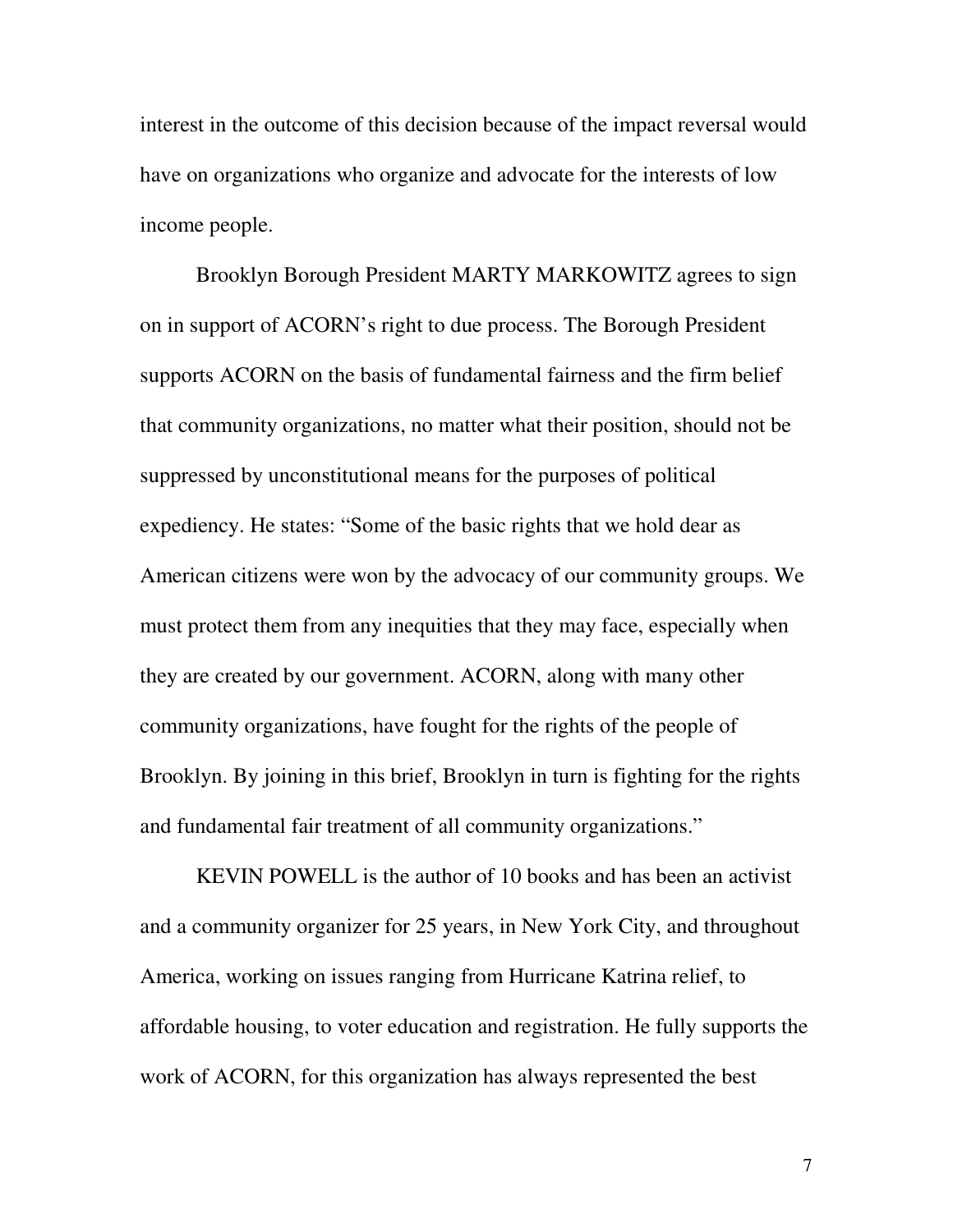interests of the less fortunate in our nation. ACORN's work has been selfless and in the grand spirit of democracy for all. Powell believes that everyone needs to continue to support organizations like ACORN so that all citizens have an opportunity to achieve the American dream.

Since 1987 WESTERN STATES CENTER has been at the forefront of building a movement for progressive social change in the eight western states of Alaska, Idaho, Montana, Nevada, Oregon, Utah, Washington, and Wyoming. In that capacity we have worked with hundreds of community based organizations, ACORN among them. Congress' actions against ACORN have clearly caused much irreparable harm, singling out the organization for retribution before any possible legal actions against the organization had been resolved. We believe groups who advocate for justice should be free to do so without fear of such intimidation.

JUMAANE D. WILLIAMS is the council member for District 45. He has been fighting for affordable housing for and tenants' rights through organizing and advocacy for over 15 years. As an ardent supporter of civic engagement and community empowerment, Council Member Williams believes that organizations that advocate for working families play a vital role in the protection of our rights and should be afforded due process before any sanctions are brought against them that could jeopardize positive social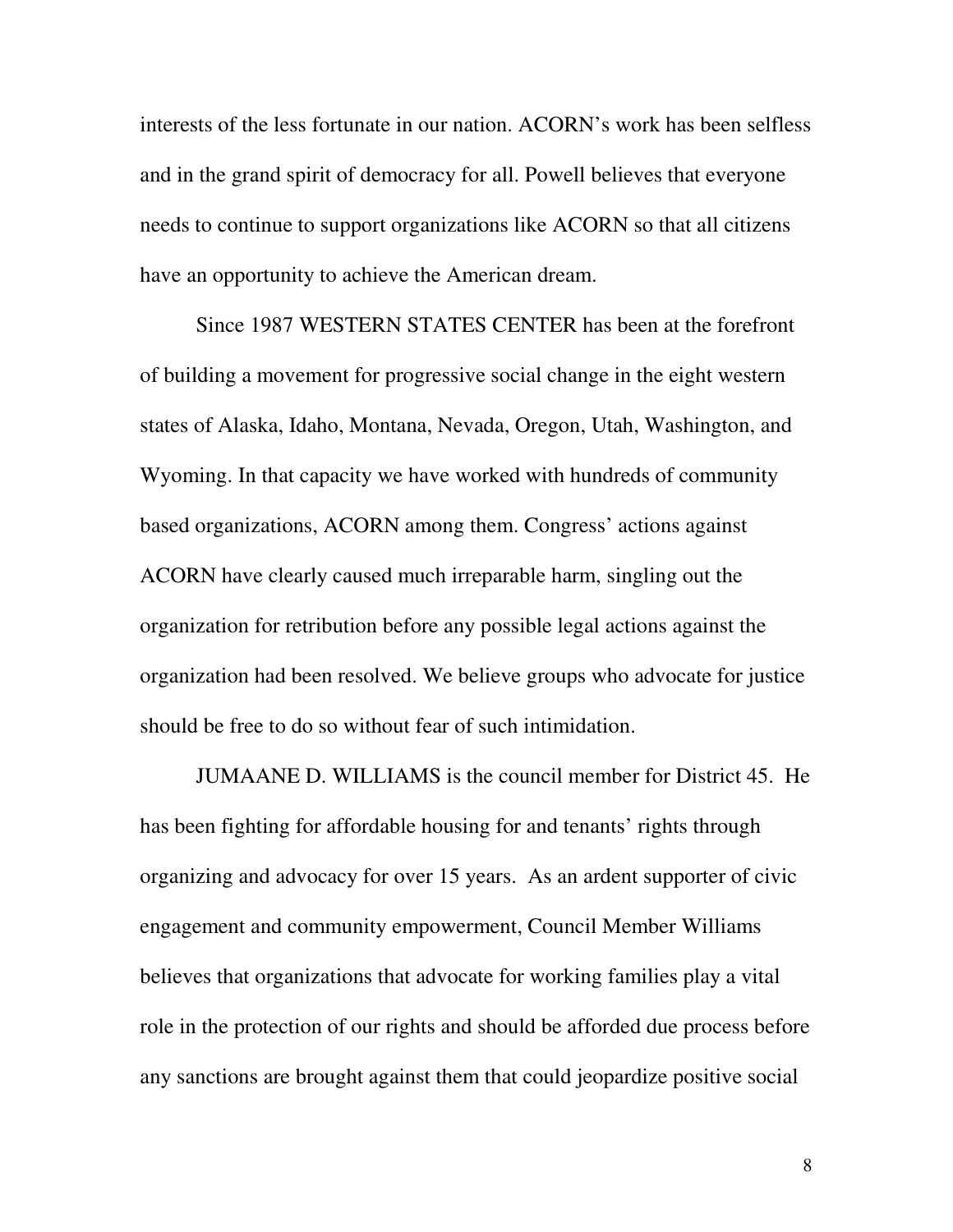change. The decision from Congress to withhold funds from an organization without an official charge of wrong- doing is a precedent that cannot be allowed to stand in a society where civil rights is at the core of its foundation.

### C. THE IMPORTANCE OF ACORN

ACORN has been the largest community-based grassroots organization in the U.S. for years. ACORN focused on local, state and national issues of justice for low and moderate income people, primarily in and with African-American, Latino, and other communities.

ACORN has had hundreds of thousands of members in dozens of states across this country. ACORN has been involved in living wage campaigns, neighborhood challenges to blight and safety problems, assistance in stopping wrongful foreclosures of family homes, voter registration, assistance in preparing income tax returns, and literally every kind of local, state and national advocacy campaign that assists poor and working people in recent years.

Professor Frances Fox Piven, author and long-time social justice advocate, recently co-authored an article in the Los Angeles Times pointing out the importance of ACORN: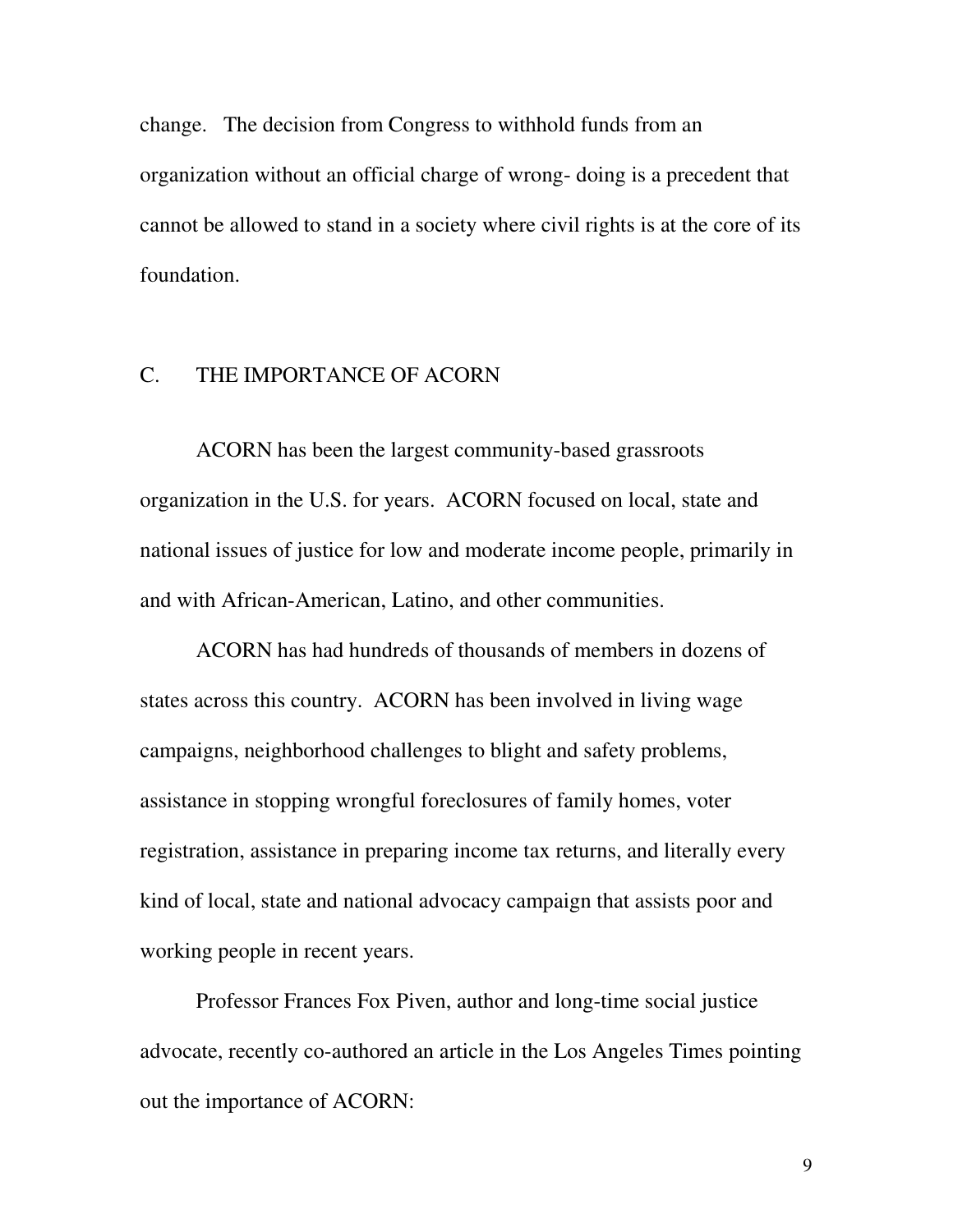"More than any other national organization, ACORN succeeded in bringing the voices of the poor into domestic politics. The group had its roots in the welfare rights movement of the mid-1960s, when impoverished Americans joined to demand benefits they were entitled to but often denied. By 1966, these small local groups had banded together to become the National Welfare Rights Organization. Their campaign attracted young activists who called themselves community organizers, and in 1970 the movement gave birth to ACORN, which set out to organize a broader swath of low-income Americans."

"…The community organizers at ACORN were deeply committed to expanding our democracy to include people whose interests and needs otherwise get short shrift. They were highly effective in reaching out to people in poor and working-class neighborhoods, identifying their concerns and fashioning strategies to resolve them. Their small victories built community organizations, ultimately making the group a force not only in local politics but in state and national politics as well. ACORN held a profoundly optimistic view of democratic possibility in America, and those who ridicule that vision do our country a serious disservice.

"…One study by an independent analyst put the monetary value of legislative and other victories won by ACORN in behalf of its constituents at \$1.5 billion a year between 1995 and 2005. Meanwhile, ACORN campaigns nurtured an amazing cadre of proud local leaders, most of them black women."<sup>3</sup>

We know ACORN's history of working in our communities and

support its right to continue to exist and follow the laws which apply to all

organizations.

<sup>&</sup>lt;sup>3</sup> Frances Fox Piven and Lorraine C. Minnite, "Why We Need ACORN," April 22, 2010, Los Angeles Times.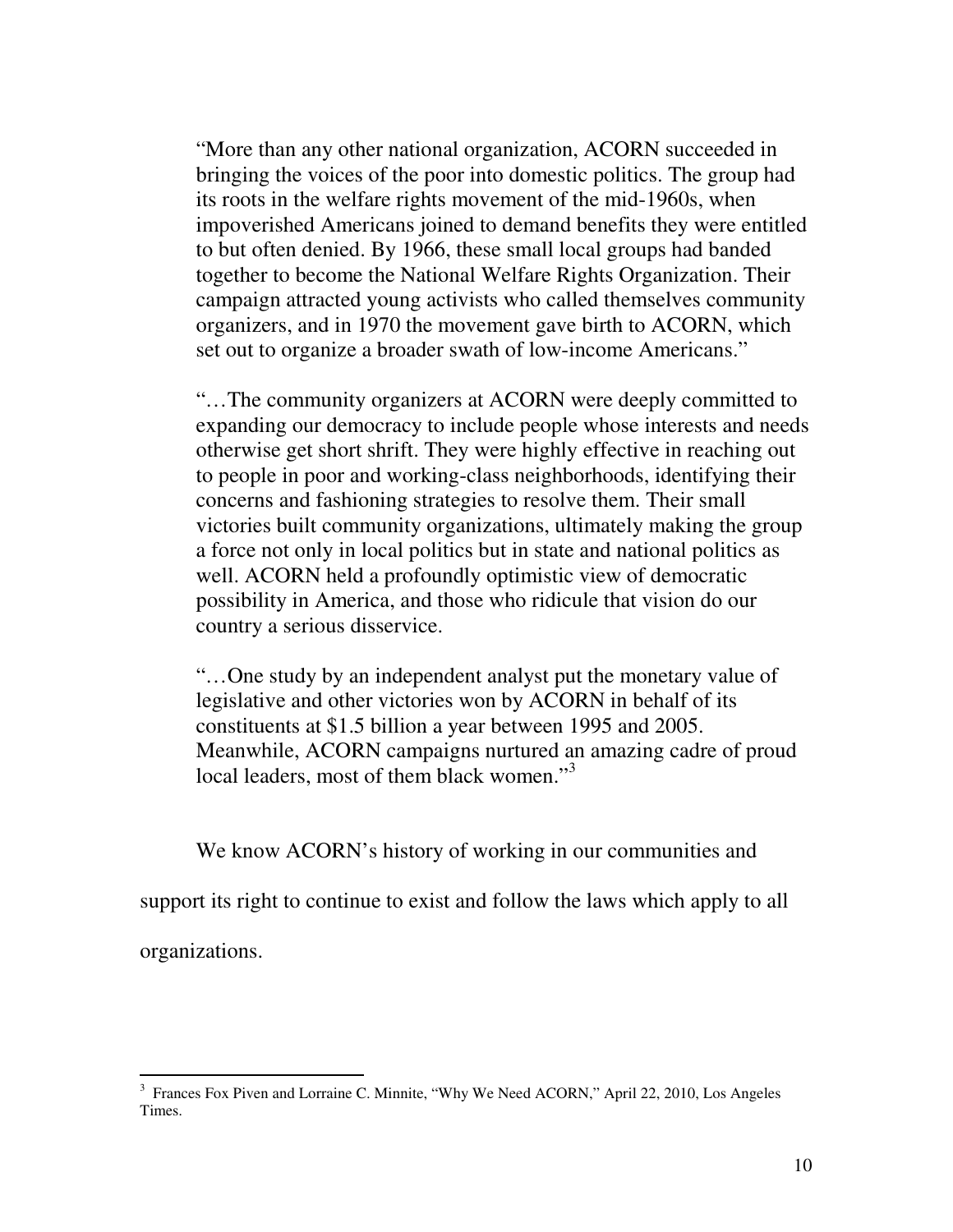### D. THE IMPORTANCE OF ORGANIZATIONAL ADVOCACY

ACORN's history as an organization is one of petitioning and challenging government on the local, state and national level to address the grievances of low and moderate income grassroots, otherwise infrequently listened to and heard, people.

The legal history of the U.S. rests on the actions of individuals and organizations which bore considerable burdens to challenge government.<sup>4</sup>

For example, in 1958, the U.S. Supreme Court proclaimed in *NAACP v Alabama*, 357 US 449 (1958):

"Effective advocacy of both public and private points of view, particularly controversial ones, is undeniably enhanced by group association, as this Court has more than once recognized by remarking upon the close nexus between the freedoms of speech and assembly. It is beyond debate that freedom to engage in association for the advancement of beliefs and ideas is an inseparable aspect of the "liberty" assured by the Due Process Clause of the Fourteenth Amendment, which embraces freedom of speech. Of course, it is immaterial whether the beliefs sought to be advanced by association pertain to political, economic, religious or cultural matters, and state action which may have the effect of curtailing the freedom to associate is subject to the closest scrutiny." (internal citations omitted). 357 U.S. 460.

 4 Jay Alan Sekulow, Erik M. Zimmerman, "Weeding Them Out by the Roots: The Unconstitutionality of Regulating Grass Roots Advocacy," 19 Stanford Law and Policy Review 164 (2008); Gregory A. Mark, "The Vestigial Constitution: The History and Significance of the Right to Petition," 66 Fordham L. Review 2153, 2163 (1998).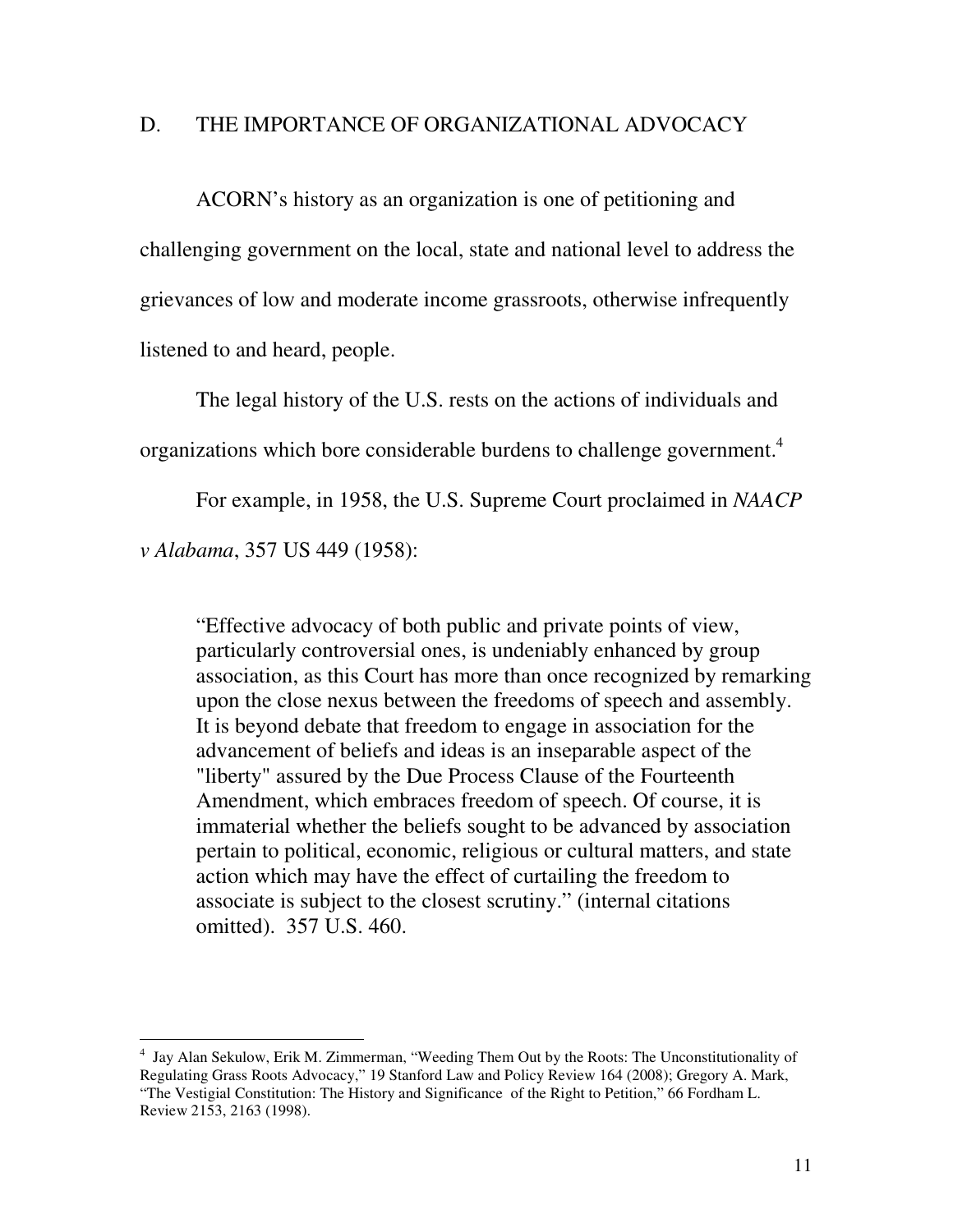Later the U.S. Supreme Court, in the 1963 decision of *NAACP v* 

*Button*, 371 U.S. 415 (1963) reaffirmed that the

"the activities of the NAACP, its affiliates and legal staff…are modes of expression and association protected by the First and Fourteenth Amendments….the First Amendment protects vigorous advocacy, certainly of lawful ends, against governmental intrusion."

In 1984, the U.S. Supreme Court underscored the importance of group

advocacy in *Roberts v U.S. Jaycees*, 468 U.S. 609 (1984).

"An individual's freedom . . . to petition the government for the redress of grievances could not be vigorously protected from interference by the State unless a correlative freedom to engage in group effort toward those ends were not also guaranteed. According protection to collective effort on behalf of shared goals is especially important in preserving political and cultural diversity and in shielding dissident expression from suppression by the majority. Consequently, we have long understood as implicit in the right to engage in activities protected by the First Amendment a corresponding right to associate with others in pursuit of a wide variety of political, social, economic, educational, religious, and cultural ends." 468. U.S. at 622.

Indeed, the history of our laws and our democracy is built on the

ability of individuals and organizations to challenge the actions of

government.

This history formally started in 1215, when the Magna Carta

recognized the right of some to petition the monarch for "transgressions." In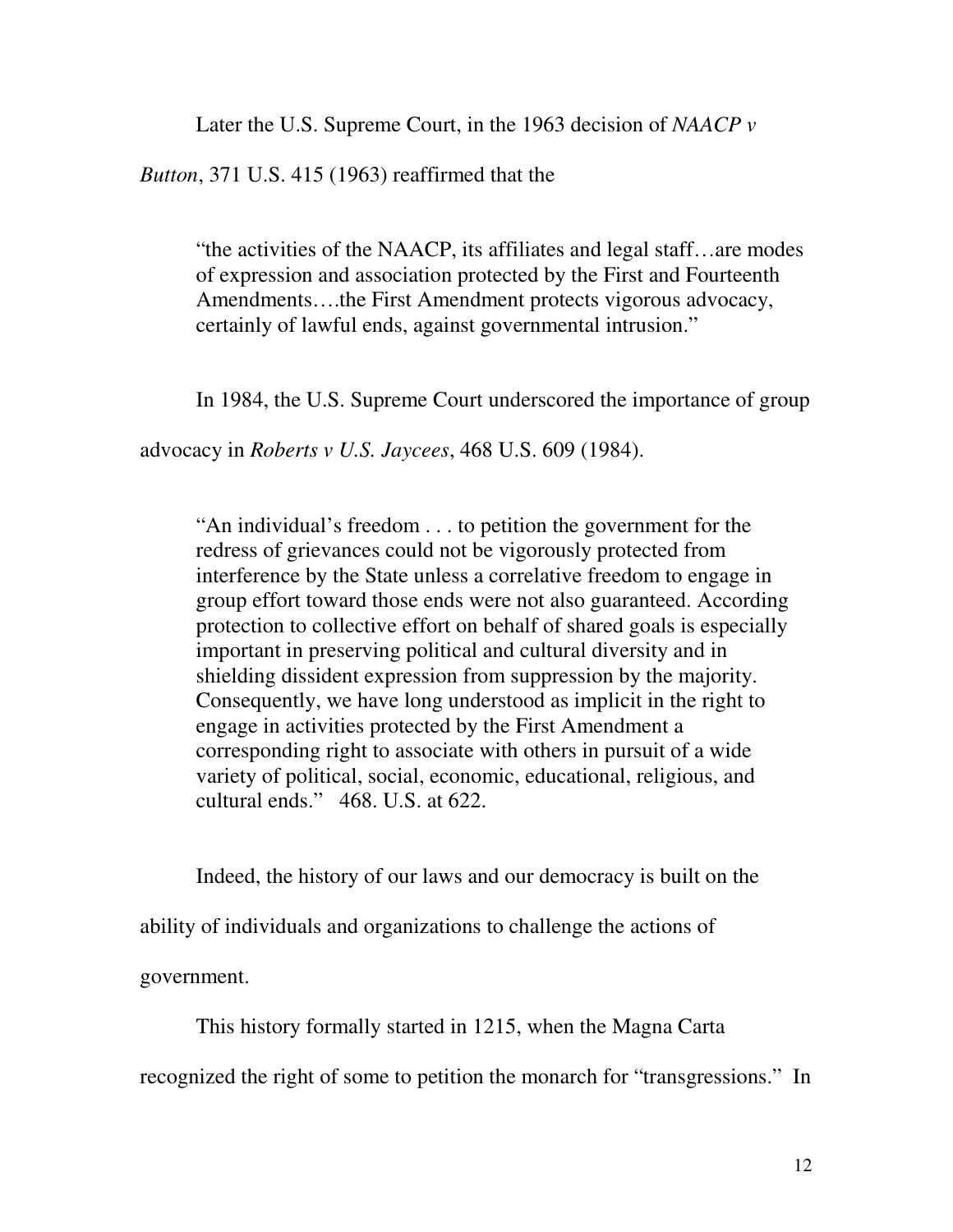1628, the Petition of Right was raised by Parliament to challenge wrongs committed by the monarch. In 1688, the right to petition the government was formally placed into the English Bill of Rights.<sup>5</sup> The Colonial period of U.S. history built upon the English right and guaranteed the right to petition in the Massachusetts and Virginia colonies.<sup>6</sup>

In 1776, the Declaration of Independence specifically included the fact that the revolutionary freedom fighters had repeatedly tried to petition the English government for their grievances but "have been answered only by repeated injury."

The First Amendment to the U.S. Constitution, ratified in 1791, specifically protects the right "to petition the Government for a redress of grievances."

 There are many times when local, state or federal government will not listen to one person, even if that person is right. These are the times when people must come together to petition their local, state or federal government.

 ACORN and community organizations like them must be protected from illegal actions.

 5 Gregory Mark, supra, at 2163-2174.

<sup>6</sup> Gregory Mark, supra, at 2174-2191.

<sup>&</sup>lt;sup>7</sup> The Declaration of Independence paragraph 30 (U.S. 1776).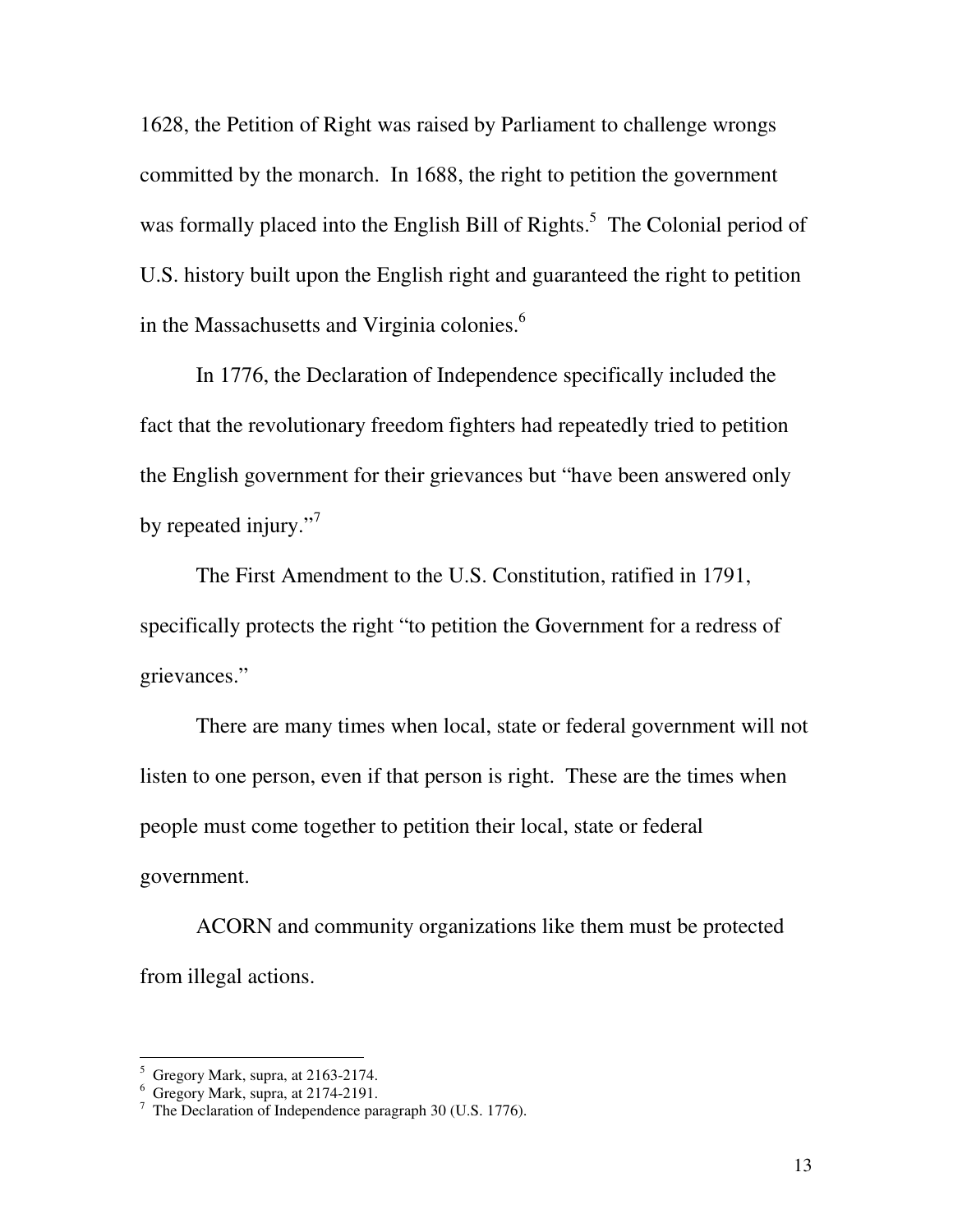The powerful and those with economic resources have ways to have their voices heard and have their ideas be listened to.

 The community of people of modest means, the low and moderate income people who make up ACORN and other organizations like ACORN, have to bring their voices together to make sure they are heard.

 Our democracy needs strong community organizations to counterbalance the economic special interests which have the resources to tilt the playing field in their favor.

 We ask this Court to consider the importance of community organizations and community advocacy when weighing the merits of this case.

### E. CONCLUSION

Dr. Martin Luther King, Jr. challenged all of us "to question the fairness and justice of many of our past and present policies" in his address to Riverside Church.<sup>8</sup>

 We conclude by asking this Court to follow Dr. King's advice and question the fairness and justice of what happened to ACORN. We are

<sup>&</sup>lt;sup>8</sup> Martin Luther King, Jr., A Testament of Hope: The Essential Writings and Speeches of Martin Luther King, Jr. 240 (1991).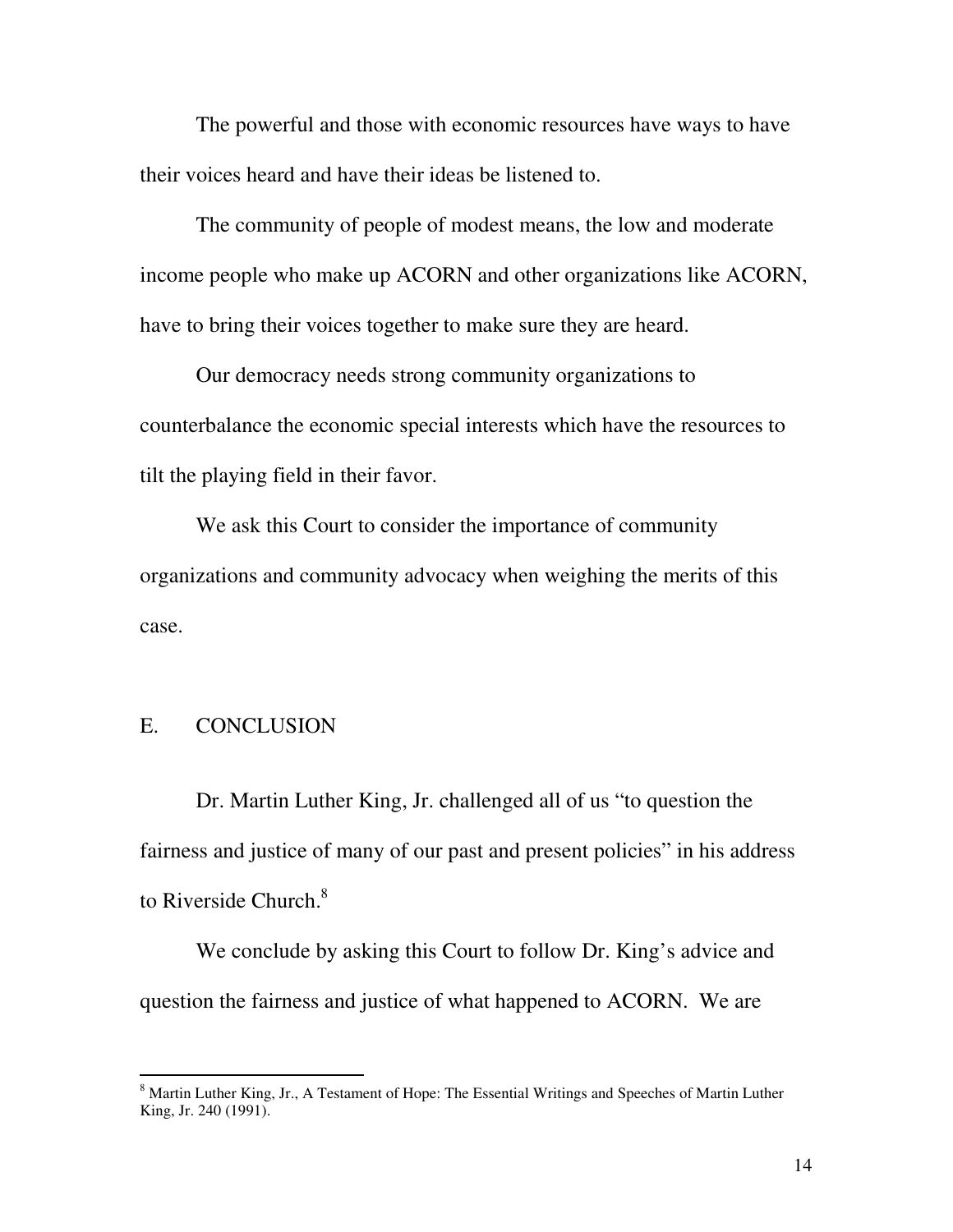confident this Court will do so. And we are confident that when this Court does this, the constitutional rights of ACORN and all other community organizations will be protected.

Dated: New York, New York May 21, 2010

Submitted by Counsel for Amicus

\_\_\_\_\_\_\_\_\_\_\_\_\_\_\_\_\_\_\_\_\_\_\_\_ David B. Rankin Mark Taylor Rankin & Taylor 350 Broadway New York, NY 10013-3911 212.226.4507